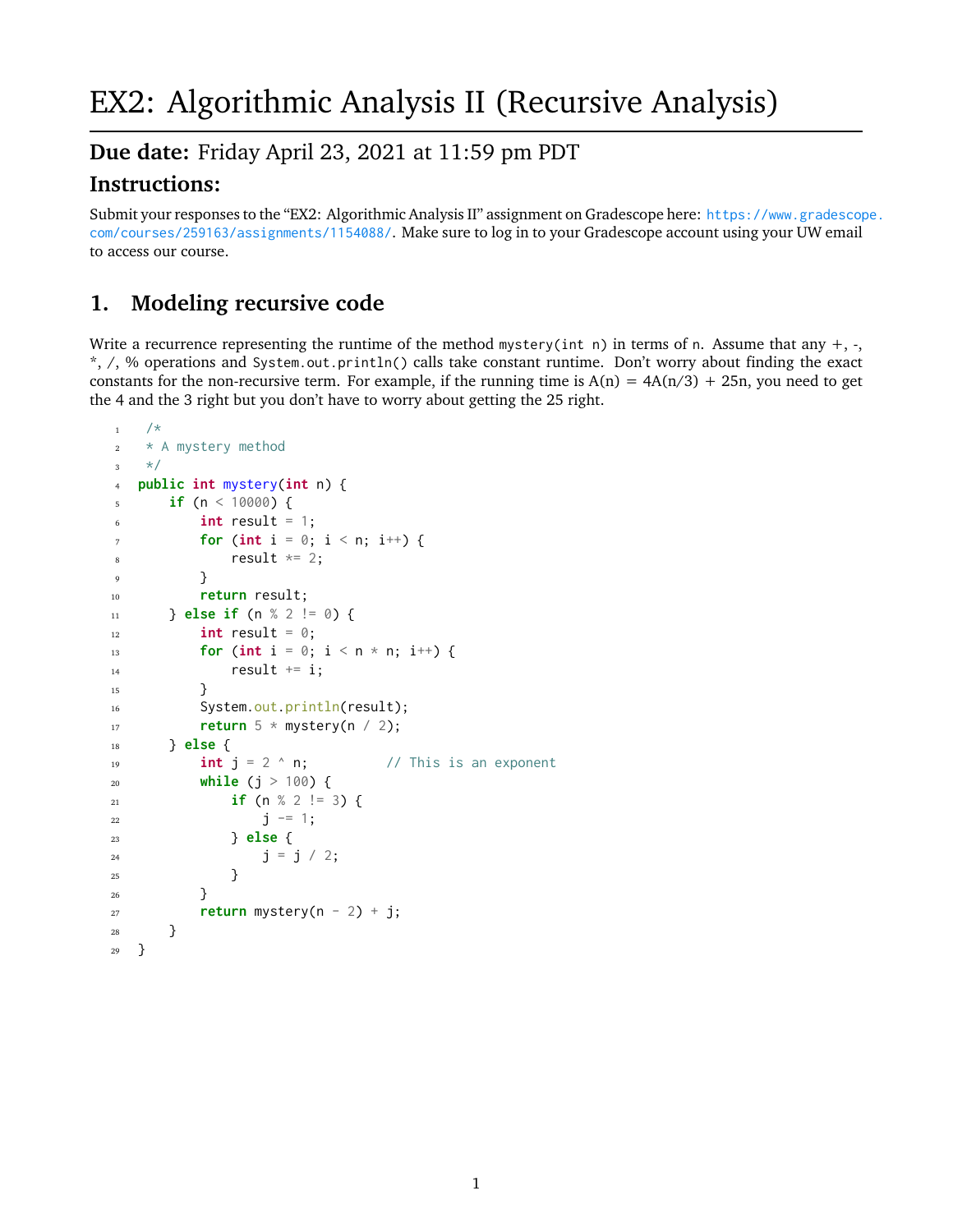#### **2. The tree method**

Consider the following recurrence:

$$
A(n) = \begin{cases} 5 & \text{if } n = 1\\ 4A(n/2) + n^3 & \text{otherwise} \end{cases}
$$

We want to find an *exact* form of this equation by using the tree method.

(a) Draw your recurrence tree. Your drawing must include the **top three levels of the tree**, as well as a portion of the final level. It should include both the **work** and **input size** for each node, in some clearly recognizable format.If you draw nodes too small to fit both of these labels inside, you can put the labels nearby, but make it clear what the label is for each node. **Label** i for each level except the last one. Don't worry about explicitly drawing all the nodes as the levels increase; just showing the general pattern is good enough, as this portion is mostly for your own understanding.

For this drawing portion, upload a pdf or image of your work. You can either scan or photograph a handwritten drawing or use an online drawing site like <https://app.diagrams.net/> and export your drawing to pdf or an image format.

(b) What is the size of the **input** to each node at level i? As in class, we call the root level  $i = 0$ . This means that at  $i = 0$ , your expression for the input should equal n.

<sup>(</sup>c) What is the amount of **work** done by a single node at the i-th recursive level?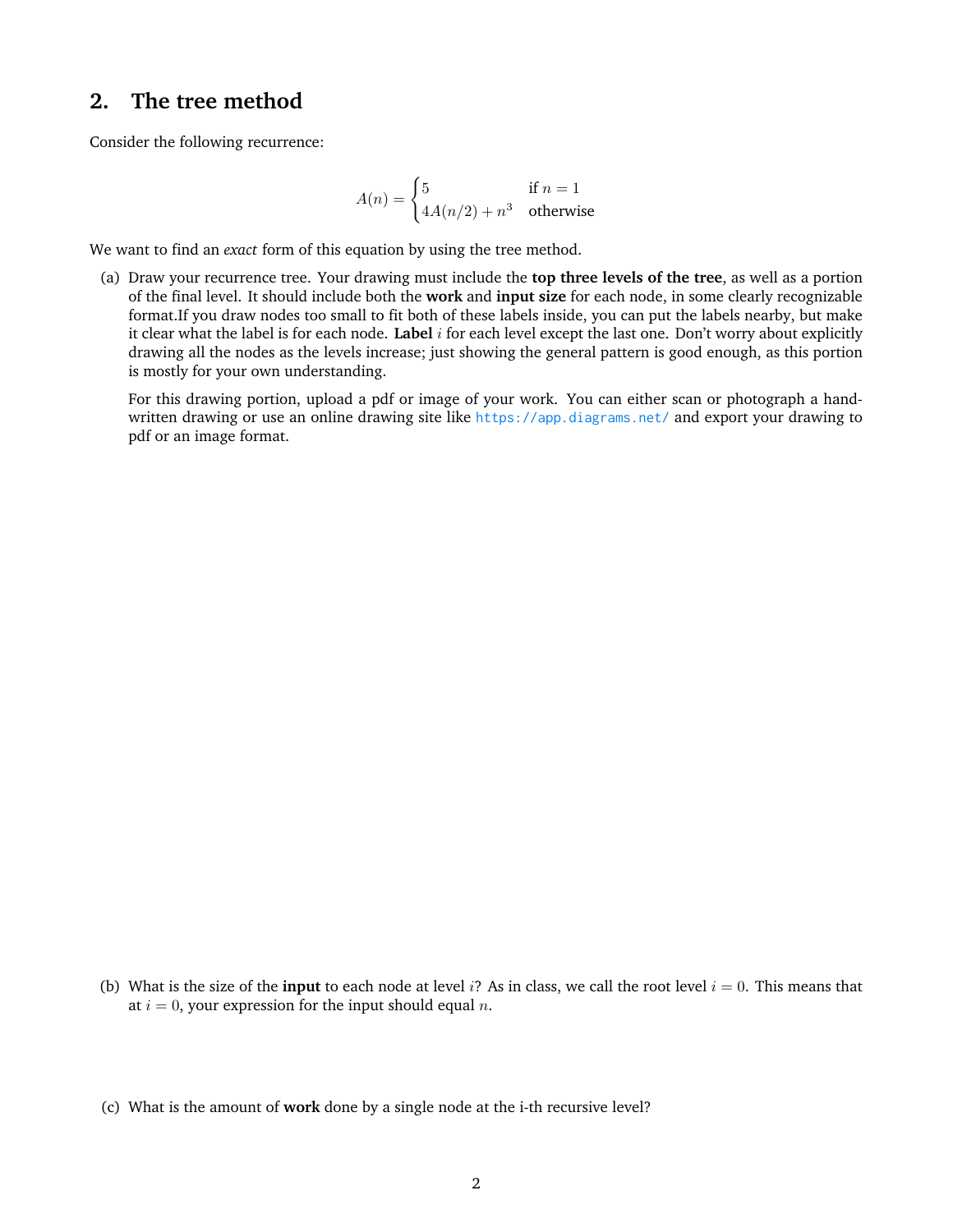- (d) What is the total number of nodes at level i? As in class, we call the root level  $i = 0$ . This means that at  $i = 0$ , your expression for the total number of nodes should equal 1.
- (e) What is the total work done across the i-th *recursive* level? Be sure to show your work.
- (f) What value of  $i$  does the last level of the tree occur at? Be sure to show your work.
- (g) What is the total work done across the base case level of the tree (i.e. the last level)? Be sure to show your work.
- (h) Combine your answers from previous parts to get an expression for the total work. You do not have to simplify the summation, just combine your previous answers up to this point into one expression.

Since this will require a summation in gradescope, you can copy paste the following:  $\frac{\frac{1}{9}^{\frac{1}{9}}}{\frac{1}{9}^{\frac{1}{10}} - 1}$  i\$\$. This will convert to

$$
\sum_{i=0}^{n-1} i
$$

in Gradescope, and you can change the bounds or the inner expression as necessary.

### **3. Design Decisions**

This is an open-ended question intended to get you thinking about tradeoffs in your code. There are many correct answers, as long as you back up your ideas with justification based on the underlying data structures. We generally aren't concerned with fine-grained details of the code; this is intended to be a high-level design.

For this problem, suppose that Zoom has hired you to build the audio transcript feature of their cloud recordings platform. In this platform, each caption (stored as a string) is associated with a timestamp (stored as an integer, representing the number of milliseconds since the start of the video). Together, these pieces of information are used to power a transcript of the video that shows what is currently being said alongside the video as it plays.

You are tasked with creating a high-level design for the system that will store and process these captions. We will represent this system as being a CaptionManager class, which stores the captions internally using some data structure and supports two different operations:

- **nextCaption():** when this method is called, the CaptionManager should return two pieces of information (don't worry too much about how that would be represented in code): the current caption, and the number of milliseconds to wait between this and the next caption (0 if this is the last caption). Calling this method multiple times should return a new caption each time, in order from start to end (which means each call will update the state of the CaptionManager). You might imagine this method being used as the video player plays the video normally.
- **getCaption(int timestamp):** when this method is called with an int parameter representing a timestamp in milliseconds, it should return the caption for that timestamp, or null if no such caption exists.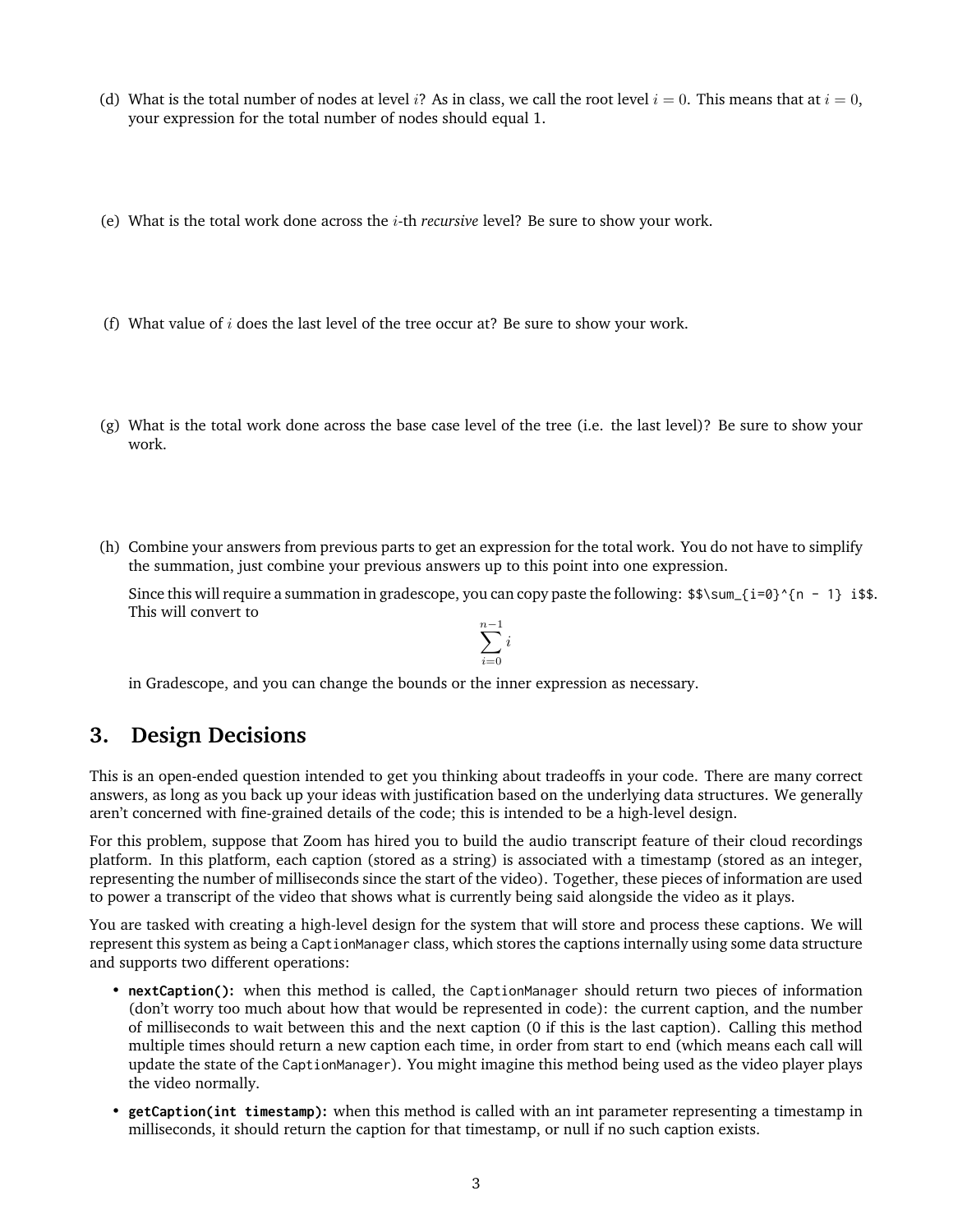In this question, you will consider two different designs. For each design, you should have a single data structure that stores all of the captions, but you may have additional fields/state if you want. You can pick from the ADTs we've covered in class (List, Stack, Queue, Map), and the corresponding data structure implementations we've discussed.

Please keep your answer to each question **in 2-3 sentences**.

(a) Design A: Suppose we want to optimize for the runtime of nextCaption() in the worst case. Describe one way you could store the captions to make that runtime as fast as possible. Specifically, you should mention an ADT, a correponding data structure, and a high-level description of how the nextCaption() method would operate on it. Then give a simplified Θ bound for the worst case runtime of nextCaption() in your proposed solution.

(b) Using the same ADT and data structure from Design A, now describe how it would affect the worst case runtime of getCaption(int timestamp). Specifically, you should give a high-level description of how the getCaption(int timestamp) method would operate on the data structure. Then give a simplified Θ bound for the worst case runtime of getCaption(int timestamp) in your proposed solution.

(c) Design B: Now, suppose we want to optimize for the runtime of getCaption(int timestamp) in the worst case. In 2-3 sentences, describe one way you could store the captions to make that runtime as fast as possible. Specifically, you should mention an ADT, a correponding data structure, and a high-level description of how the getCaption(int timestamp) method would operate on it. Then give a simplified Θ bound for the worst case runtime of getCaption(int timestamp) in your proposed solution.

(d) Using the same ADT and data structure from Design B, now describe how it would affect the worst case runtime of nextCaption(). Specifically, you should give a high-level description of how the nextCaption() method would operate on the data structure. Then give a simplified Θ bound for the worst case runtime of nextCaption() in your proposed solution. *Note: a previous version of this problem mistakenly asked for the theta bound of* getCaption*. We will accept either answer while grading.*

(e) Identify at least one property of the stored captions that would be different between the best case and worst